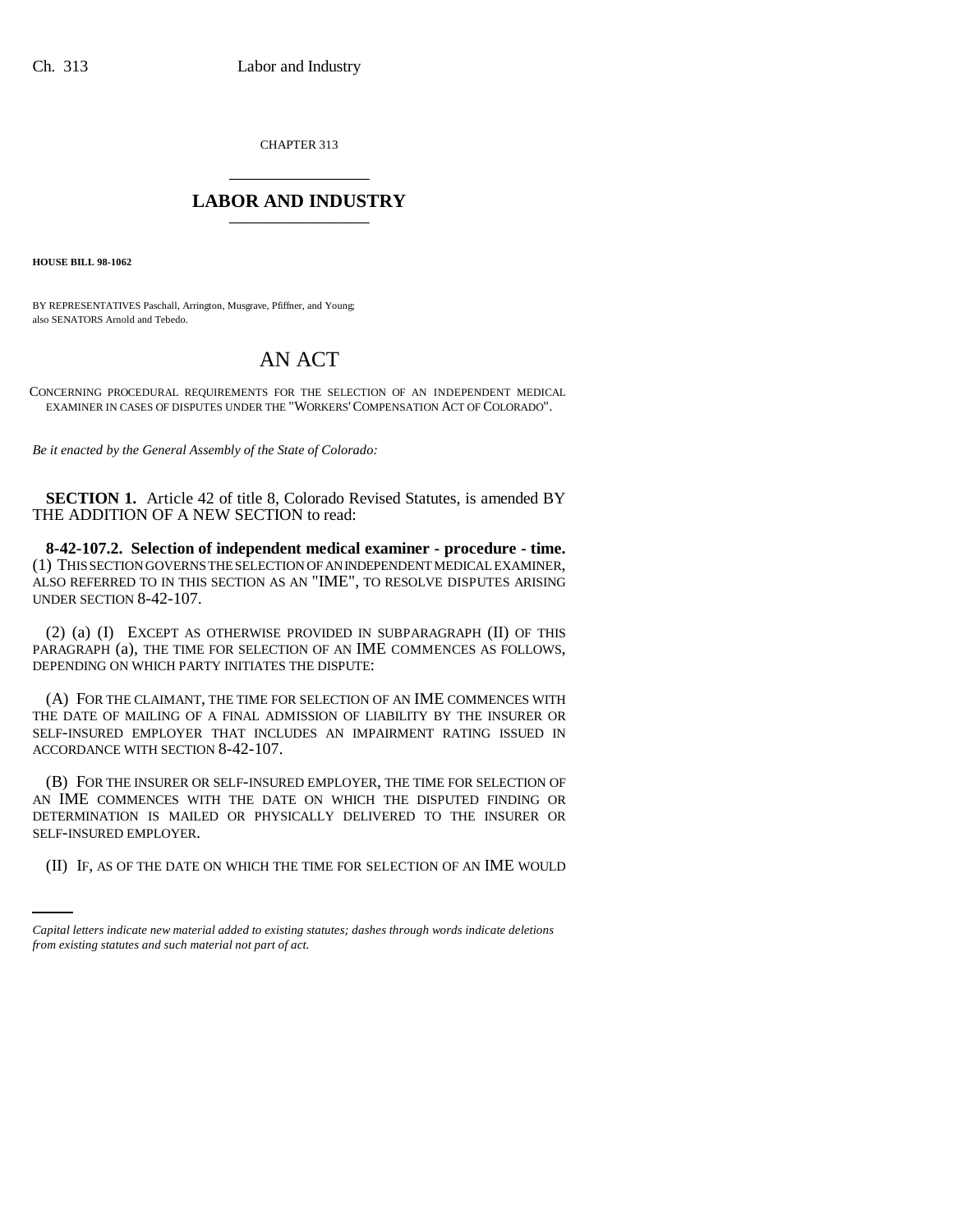OTHERWISE COMMENCE, A MEDICAL CONDITION IS NOT YET RATABLE BECAUSE OF A PROVISION IN THE MEDICAL TREATMENT GUIDELINES OR IN THE REVISED THIRD EDITION OF THE "AMERICAN MEDICAL ASSOCIATION GUIDES TO THE EVALUATION OF PERMANENT IMPAIRMENT", THE TIME FOR SELECTION OF AN IME SHALL COMMENCE ON THE DATE ON WHICH AN IMPAIRMENT RATING IS MAILED OR PHYSICALLY DELIVERED.

(b) IF ANY PARTY DISPUTES A FINDING OR DETERMINATION OF THE AUTHORIZED TREATING PHYSICIAN, SUCH PARTY SHALL REQUEST THE SELECTION OF AN IME. THE REQUESTING PARTY SHALL NOTIFY ALL OTHER PARTIES IN WRITING OF THE REQUEST, ON A FORM PRESCRIBED BY THE DIVISION BY RULE, AND SHALL PROPOSE ONE OR MORE ACCEPTABLE CANDIDATES FOR THE PURPOSE OF ENTERING INTO NEGOTIATIONS FOR THE SELECTION OF AN IME. SUCH NOTICE AND PROPOSAL IS EFFECTIVE UPON MAILING VIA UNITED STATES MAIL, FIRST-CLASS POSTAGE PAID, ADDRESSED TO THE DIVISION AND TO THE LAST-KNOWN ADDRESS OF EACH OF THE OTHER PARTIES. UNLESS SUCH NOTICE AND PROPOSAL ARE GIVEN WITHIN THIRTY DAYS AFTER THE DATE OF MAILING OF THE FINAL ADMISSION OF LIABILITY OR THE DATE OF MAILING OR DELIVERY OF THE DISPUTED FINDING OR DETERMINATION, AS APPLICABLE PURSUANT TO PARAGRAPH (a) OF THIS SUBSECTION (2) , THE AUTHORIZED TREATING PHYSICIAN'S FINDINGS AND DETERMINATIONS SHALL BE BINDING ON ALL PARTIES AND ON THE DIVISION.

(c) IF THE INSURER OR SELF-INSURED EMPLOYER REQUESTS AN IME AND THE EXAMINATION IS CONDUCTED BEFORE THE INSURER OR SELF-INSURED EMPLOYER ADMITS LIABILITY PURSUANT TO SECTION 8-43-203 (2) (b), THE CLAIMANT MAY NOT REQUEST A SECOND INDEPENDENT MEDICAL EXAMINATION ON THAT ISSUE BUT MAY APPEAL THE IME'S DECISION, AS SET FORTH IN SECTION 8-43-203 (2) (b) (II).

(3) UPON RECEIVING THE REQUESTING PARTY'S NOTICE AND PROPOSAL PURSUANT TO SUBSECTION (2) OF THIS SECTION, THE OTHER PARTIES HAVE UNTIL THE END OF THE THIRTIETH DAY AFTER THE DATE OF MAILING OF SUCH NOTICE AND PROPOSAL WITHIN WHICH TO NEGOTIATE THE SELECTION OF AN IME. IF THE PARTIES AGREE ON AN IME ON OR BEFORE SUCH THIRTIETH DAY, THE REQUESTING PARTY SHALL PROMPTLY NOTIFY THE IME IN WRITING THAT HE OR SHE HAS BEEN SELECTED. IF, WITHIN SUCH TIME, THE PARTIES ARE UNABLE TO AGREE OR THE REQUESTING PARTY RECEIVES NO RESPONSE TO THE NOTICE AND PROPOSAL, THE INSURER OR SELF-INSURED EMPLOYER SHALL GIVE WRITTEN NOTICE OF SUCH FACT TO THE DIVISION WITHIN THIRTY DAYS VIA UNITED STATES MAIL, FIRST-CLASS POSTAGE PAID. THE DIVISION SHALL THEN, WITHIN TEN DAYS AFTER RECEIVING SUCH WRITTEN NOTICE, SELECT AN IME FROM A LIST OF IMES MAINTAINED BY THE DIVISION. THE DIVISION SHALL ADMINISTER THE LIST IN SUCH FASHION AS TO ENSURE THAT THE NAMES OF CANDIDATES TO SERVE AS IME IN EACH PENDING CASE REMAIN CONFIDENTIAL UNTIL THE IME IS SELECTED AND THAT SELECTIONS ARE ROTATED OR OTHERWISE DISTRIBUTED UNIFORMLY AND RANDOMLY AMONG THE POOL OF CANDIDATES.

(4) WITHIN THIRTY DAYS AFTER THE DATE OF THE MAILING OF THE IME'S REPORT, THE INSURER OR SELF-INSURED EMPLOYER SHALL EITHER FILE ITS ADMISSION OF LIABILITY PURSUANT TO SECTION 8-43-203 OR REQUEST A HEARING BEFORE THE DIVISION CONTESTING ONE OR MORE OF THE IME'S FINDINGS OR DETERMINATIONS CONTAINED IN SUCH REPORT.

(5) THE REQUESTING PARTY SHALL ADVANCE THE FULL COST OF THE INDEPENDENT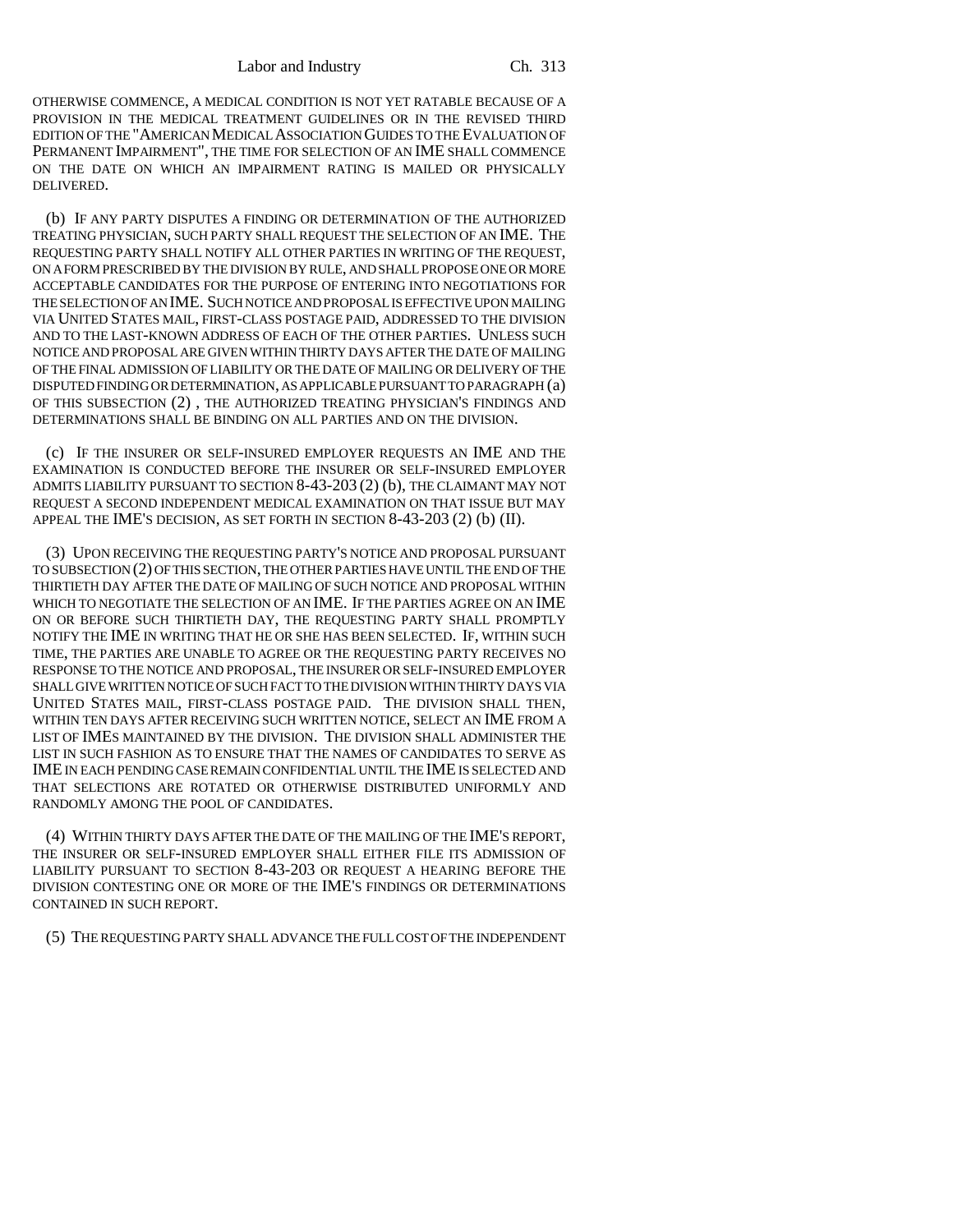MEDICAL EXAMINATION TO THE IME AT LEAST TEN DAYS BEFORE THE APPOINTED TIME FOR THE EXAMINATION.

**SECTION 2.** The introductory portion to 8-42-107 (8) (b) (II) and 8-42-107 (8) (b) (III), (8) (b.5) (I) (D), (8) (b.5) (II), and (8) (c), Colorado Revised Statutes, are amended to read:

**8-42-107. Permanent partial disability benefits - schedule - medical impairment benefits - how determined.** (8) **Medical impairment benefits determination of MMI for scheduled and nonscheduled injuries.** (b) (II) If at any time either party disputes a determination by an authorized treating physician on the question of whether the injured worker has or has not reached maximum medical improvement, the parties may select an independent medical examiner by mutual agreement. The finding of such independent medical examiner shall be binding on the parties and on the division. If the parties are unable to mutually agree on the selection of an independent medical examiner, the division shall select an independent medical examiner from a list of independent medical examiners maintained by the division MAY BE SELECTED IN ACCORDANCE WITH SECTION 8-42-107.2; except that, if an authorized treating physician has not determined that the employee has reached maximum medical improvement, the employer or insurer may only request the division to select SELECTION OF an independent medical examiner if all of the following conditions are met:

(III) The finding of an independent medical examiner appointed pursuant to IN A DISPUTE ARISING UNDER subparagraph  $(II)$  of this paragraph  $(b)$  regarding maximum medical improvement shall be overcome only by clear and convincing evidence. A hearing on this matter shall not take place until the finding of the independent medical examiner selected by the director has been filed with the division.

(b.5) When an authorized treating physician providing primary care who is not accredited under the level II accreditation program pursuant to section 8-42-101 (3.5) makes a determination that an employee has reached maximum medical improvement, the following procedures shall apply:

(I) (D) If the employee, insurer, or self-insured employer disputes a medical impairment rating, including a finding that there is no medical impairment, made pursuant to sub-subparagraph (A) of this subparagraph (I), the parties to the dispute may select an independent medical examiner by mutual agreement IN ACCORDANCE WITH SECTION 8-42-107.2 to review the rating. The findings of such independent medical examiner shall be binding on both parties and the division. If the parties are unable to agree on an independent medical examiner, the division shall select an independent medical examiner from a list of independent medical examiners maintained by the division. The cost of such independent medical examination shall be borne by the requesting party. The finding of such independent medical examiner concerning the medical impairment rating shall be overcome only by clear and convincing evidence. Any review by an independent medical examiner shall be based on the employee's written medical records only, without further examination, unless a party to the dispute requests that such review include a physical examination by the selected independent medical examiner. The party requesting a physical examination shall pay all additional costs, including, if applicable, the reasonable cost of returning the employee to Colorado.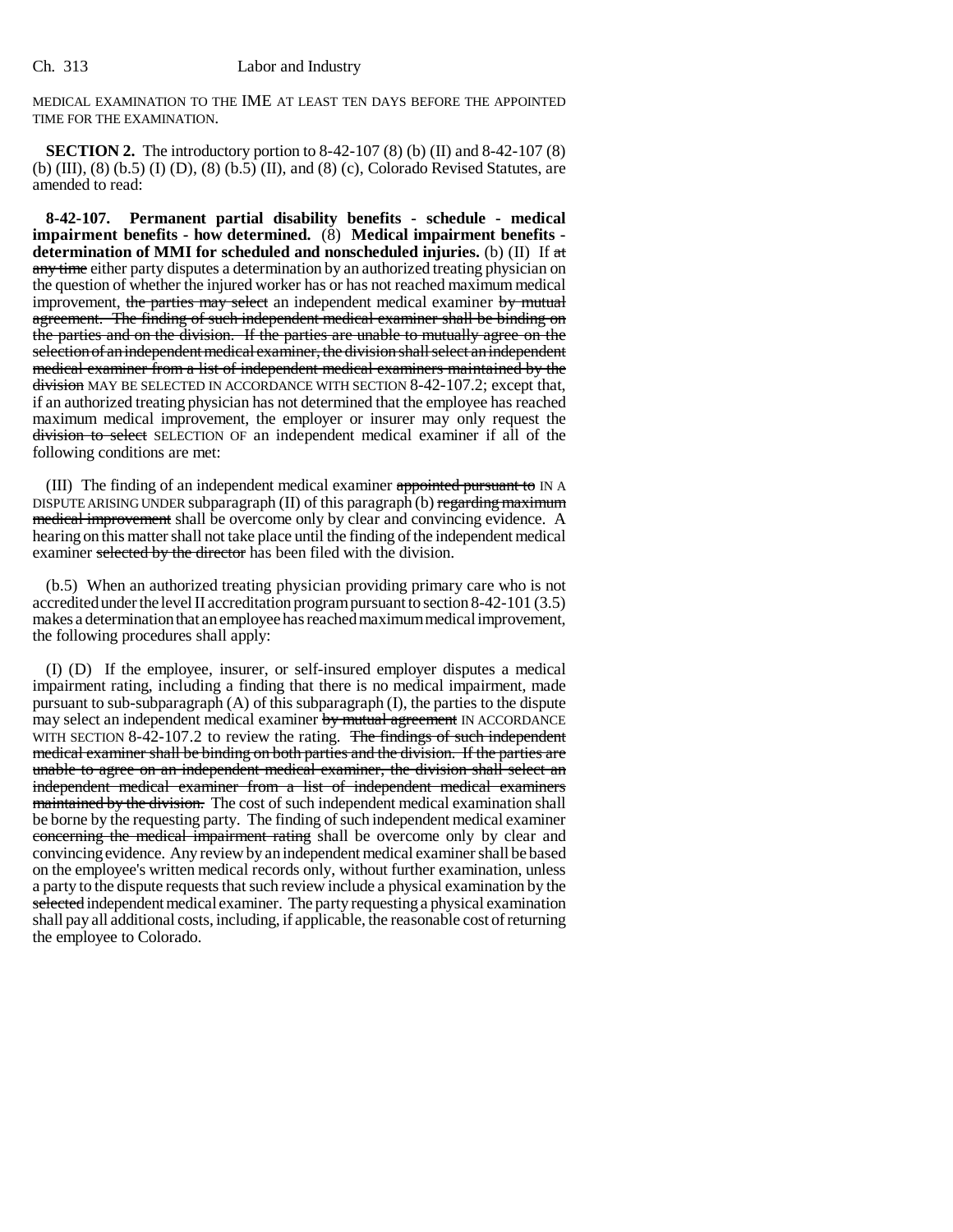(II) If the employee is a state resident, such physician shall, within twenty days after the determination of maximum medical improvement, determine whether the employee has sustained any permanent impairment. If the employee has sustained any permanent impairment, such physician shall refer such employee to a level II accredited physician for a medical impairment rating, which shall be based on the revised third edition of the "American Medical Association Guides to the Evaluation of Permanent Impairment". If the referral is not timely made by the authorized treating physician, the insurer or self-insured employer shall refer the employee to a level II accredited physician within forty days after the determination of maximum medical improvement. If the employee, insurer, or self-insured employer disputes the finding regarding permanent medical impairment, including a finding that there is no permanent medical impairment, the parties to the dispute may select an independent medical examiner by mutual agreement. The finding of such independent medical examiner shall be binding on the parties and on the division. If the parties are unable to mutually agree on the selection of an independent medical examiner, the division shall make such selection from a list of independent medical examiners maintained by the division IN ACCORDANCE WITH SECTION 8-42-107.2. The cost of such independent medical examination shall be borne by the requesting party. The finding of any such independent medical examiner regarding a medical impairment rating shall be overcome only by clear and convincing evidence.

(c) When the injured employee's date of maximum medical improvement has been determined pursuant to paragraph (b) of this subsection  $(\bar{8})$ , and there is a determination that permanent medical impairment has resulted from the injury, the authorized treating physician shall determine a medical impairment rating as a percentage of the whole person based on the revised third edition of the "American Medical Association Guides to the Evaluation of Permanent Impairment", in effect as of July 1, 1991. Except for a determination by the authorized treating physician providing primary care that no permanent medical impairment has resulted from the injury, any physician who determines a medical impairment rating shall have received accreditation under the level II accreditation program pursuant to section 8-42-101. For purposes of determining levels of medical impairment, the physician shall not render a medical impairment rating based on chronic pain without anatomic or physiologic correlation. Anatomic correlation must be based on objective findings. If either party disputes the authorized treating physician's finding of medical impairment, including a finding that there is no permanent medical impairment, the parties may select an independent medical examiner by mutual agreement. The finding of such independent medical examiner shall be binding on the parties and on the division. If the parties are unable to mutually agree on the selection of an independent medical examiner, the division shall select an independent medical examiner from a list of independent medical examiners maintained by the division IN ACCORDANCE WITH SECTION 8-42-107.2. The cost of such independent medical examination shall be borne by the requesting party. The finding of such independent medical examiner regarding the medical impairment rating shall be overcome only by clear and convincing evidence. A hearing on this matter shall not take place until the finding of the independent medical examiner selected by the director has been filed with the division.

**SECTION 3.** 8-43-203 (2) (b), Colorado Revised Statutes, is amended to read:

**8-43-203. Notice concerning liability - notice to claimant.** (2) (b) (I) If the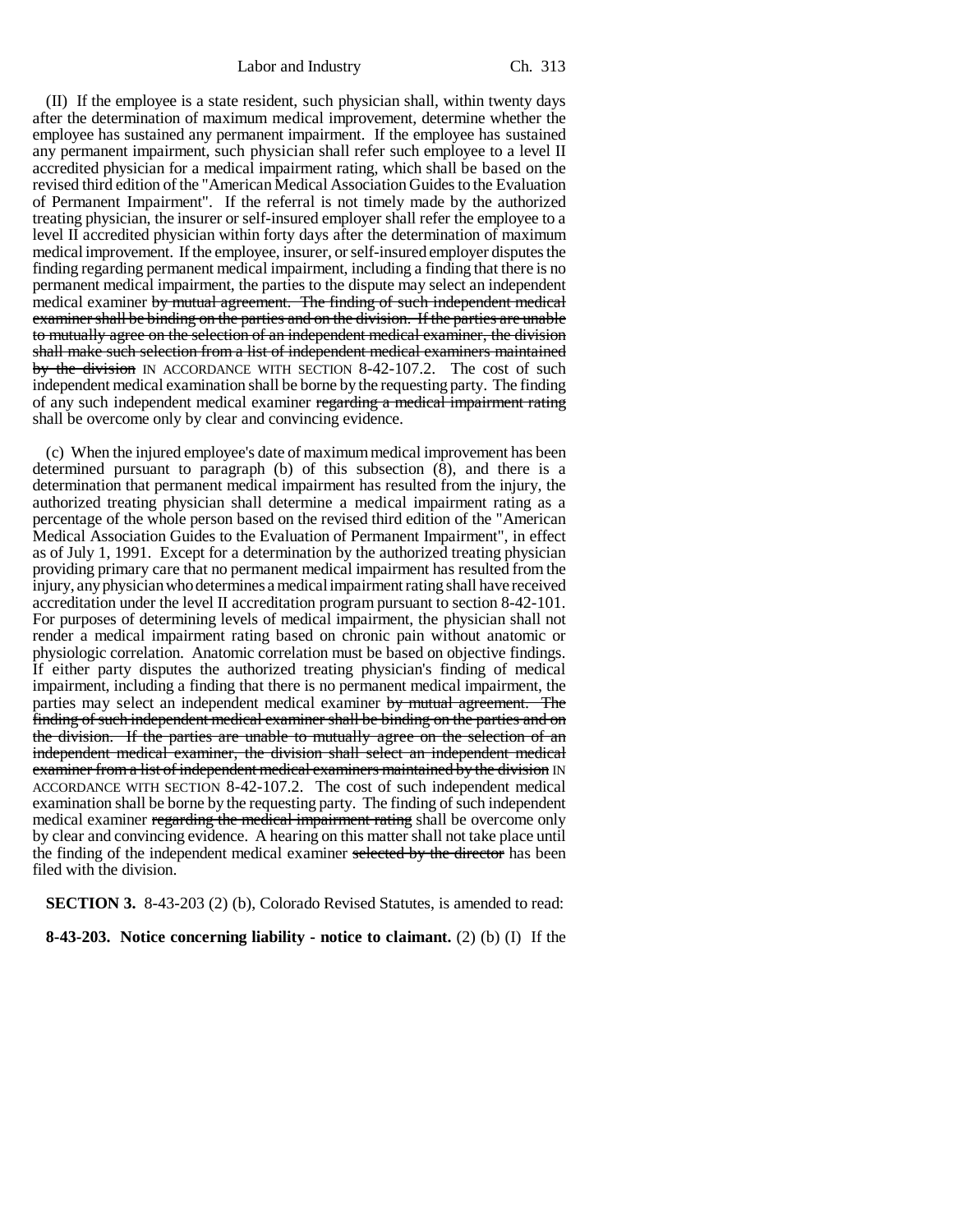## Ch. 313 Labor and Industry

employer or, if insured, the employer's insurance carrier admits liability, such notice shall specify the amount of compensation to be paid, to whom compensation will be paid, the period for which compensation will be paid, and the disability for which compensation will be paid, and payment thereon shall be made forthwith IMMEDIATELY.

(II) An admission of liability for final payment of compensation shall include a statement that this is the final admission by the workers' compensation insurance carrier in the case, that the claimant may contest this admission if the claimant feels entitled to more compensation, to whom the claimant should provide written objection, and notice TO THE CLAIMANT that THE CASE WILL BE AUTOMATICALLY CLOSED AS TO THE ISSUES ADMITTED IN THE FINAL ADMISSION if the claimant does not, WITHIN THIRTY DAYS AFTER THE DATE OF THE FINAL ADMISSION, contest the final admission in writing within sixty days of the date of the final admission the case will be automatically closed as to the issues admitted in the final admission AND REQUEST A HEARING ON ANY DISPUTED ISSUES THAT ARE RIPE FOR HEARING, INCLUDING THE SELECTION OF AN INDEPENDENT MEDICAL EXAMINER PURSUANT TO SECTION 8-42-107.2 IF AN INDEPENDENT MEDICAL EXAMINATION HAS NOT ALREADY BEEN CONDUCTED. When the final admission is predicated upon medical reports, such reports shall accompany the final admission.

**SECTION 4.** 8-46-105, Colorado Revised Statutes, is amended to read:

**8-46-105. Calculation of premium - permanent total disability - employer may request examination.** (1) Effective July 1, 1993, in any case in which an employee previously has sustained permanent partial disability and, in a subsequent injury, sustains additional permanent partial disability and it is shown that the combined industrial disabilities render the employee permanently and totally disabled, then the premiums of the employer in whose employ the employee sustained such subsequent injury shall be determined only on the basis of the impairment rating for such subsequent injury and not on the basis of the employee's permanent total disability. If such employer disputes the impairment rating for the subsequent injury, the employer shall request an independent medical examination pursuant to the procedures set forth in section  $8-42-107.2$ . The finding of the independent medical examiner regarding the impairment rating may be overcome only by clear and convincing evidence. The total cost of the employee's permanent total disability shall not be considered in determining the employer's premiums, but shall be considered by the commissioner of insurance in setting rates.

(2) In any case in which an employee becomes disabled by an occupational disease and the employer is liable for benefits pursuant to section 8-41-304 (2), then the premiums of the employer in whose employ the employee became disabled shall be determined only on the basis of the impairment rating for the portion of the occupational disease attributable to such employer and not on the basis of the combination of such portion and any prior impairment resulting from such occupational disease. For the purposes of premium calculations, if such employer disputes the impairment rating for the occupational disease, the employer shall request an independent medical examination pursuant to the procedures set forth in section 8-42-107 8-42-107.2. The finding of the independent medical examiner regarding the impairment rating may be overcome only by clear and convincing evidence. The total cost of the employee's occupational disease shall not be